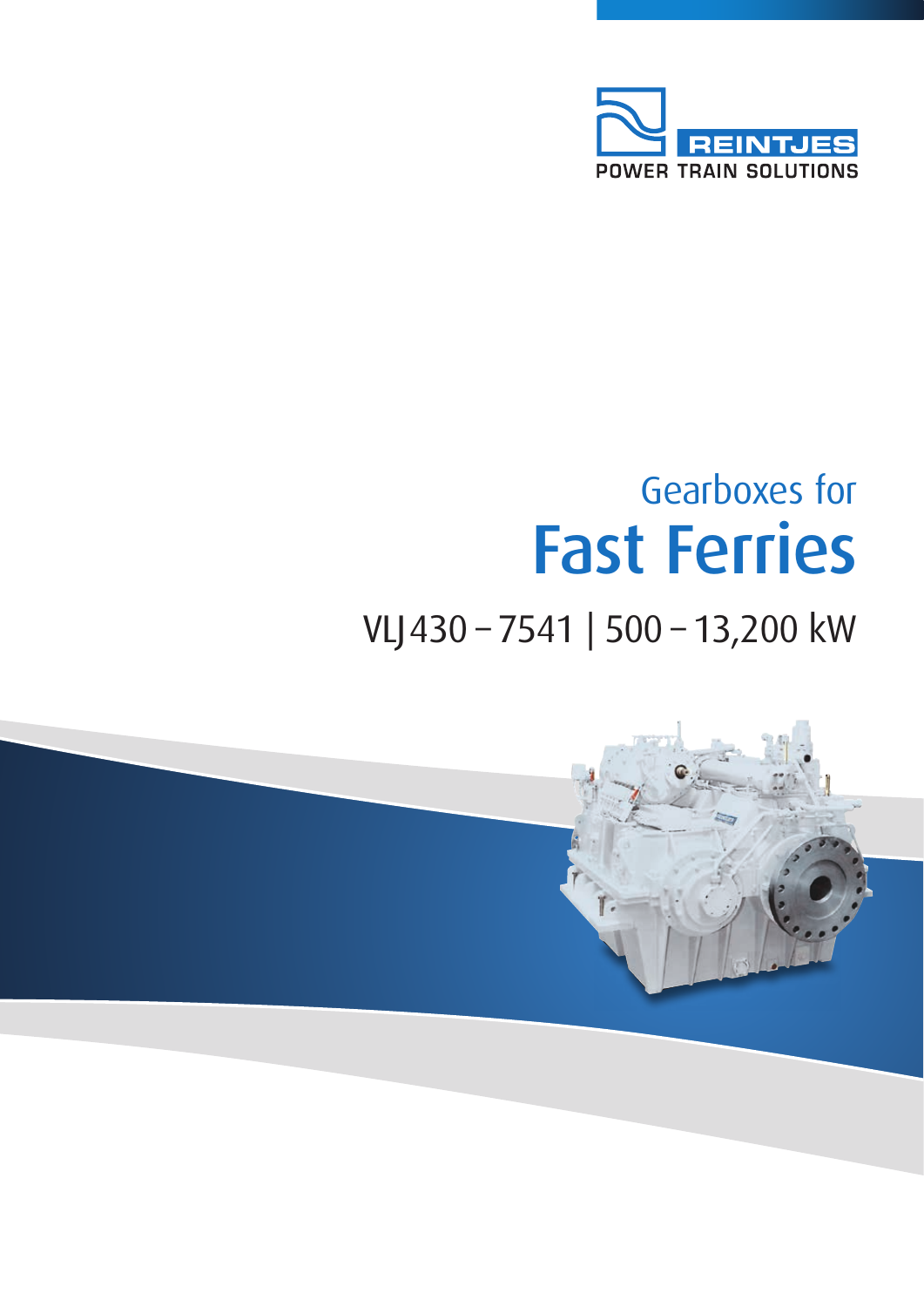## Fast Ferries Applications for

# VLJ430 – 7541



VLJ horizontally offset VLJ horizontally offset VLJ vertically offset VLJ vertically offset,



VLJ vertically offset

special solution

## **Advantages**

VLJ gearboxes have been specially designed for installation in fast ferries and other vessels with similarly high performance demands. We have the backing of over 80 years of experience in marine gearbox design and

production as well as more than 30 years with fast ferry application with waterjet drives and deploy state-of-the-art computation tools and production technologies.

Owing to their design for specific areas of deployment, the reduction gearboxes of the VLJ series offer various special advantages:

- **Low performance weight due** to weight-optimized design
- **Compact dimensions**
- **Integrated hydraulic clutch** with smooth engagement
- Low operating noise
- **High power to weight ratio**



The selection diagram opposite gives an overview of the performance ratings of the basic VLJ types.

However, for the final selection of gearboxes please contact REINTJES.

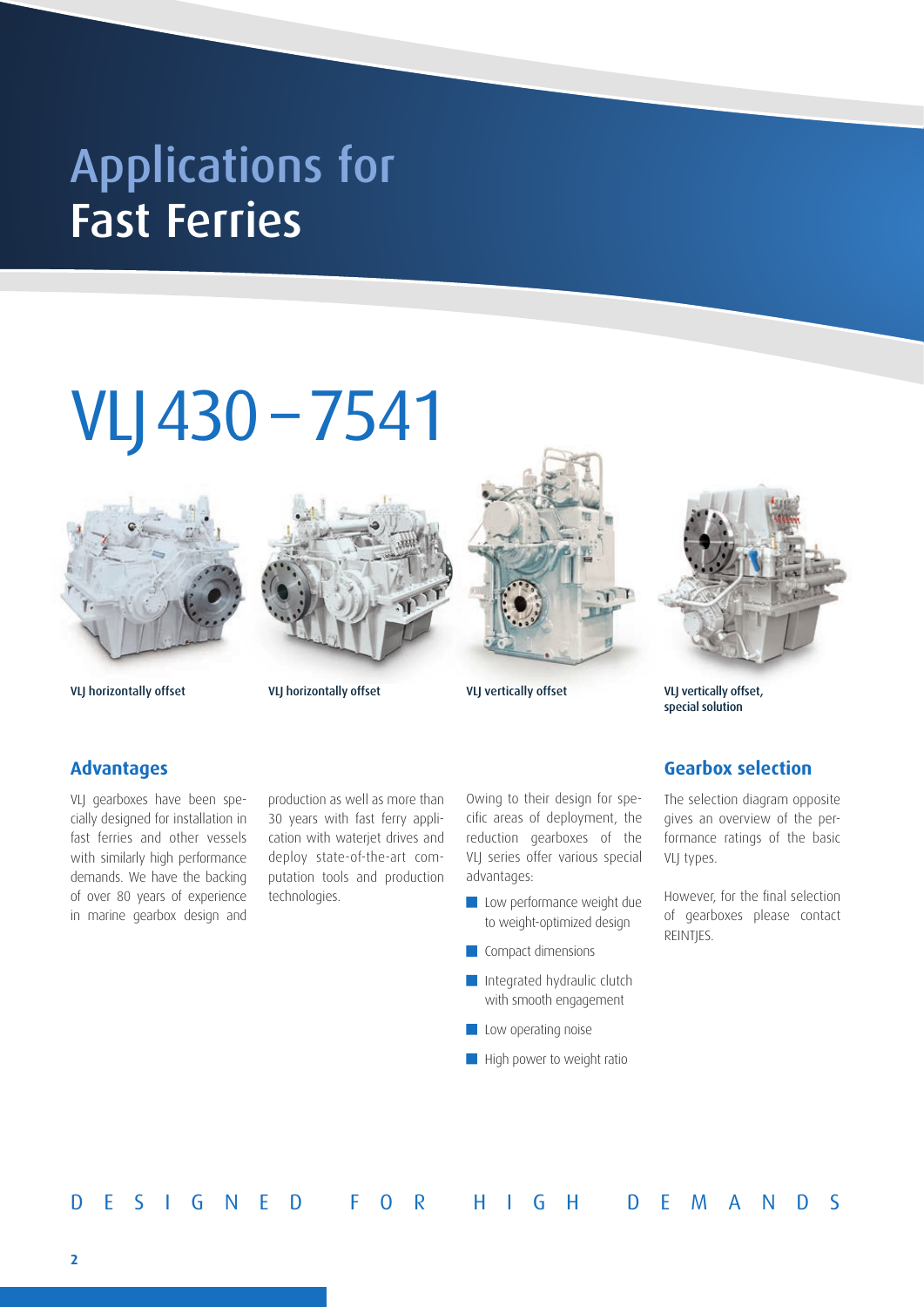



## **Engine power**

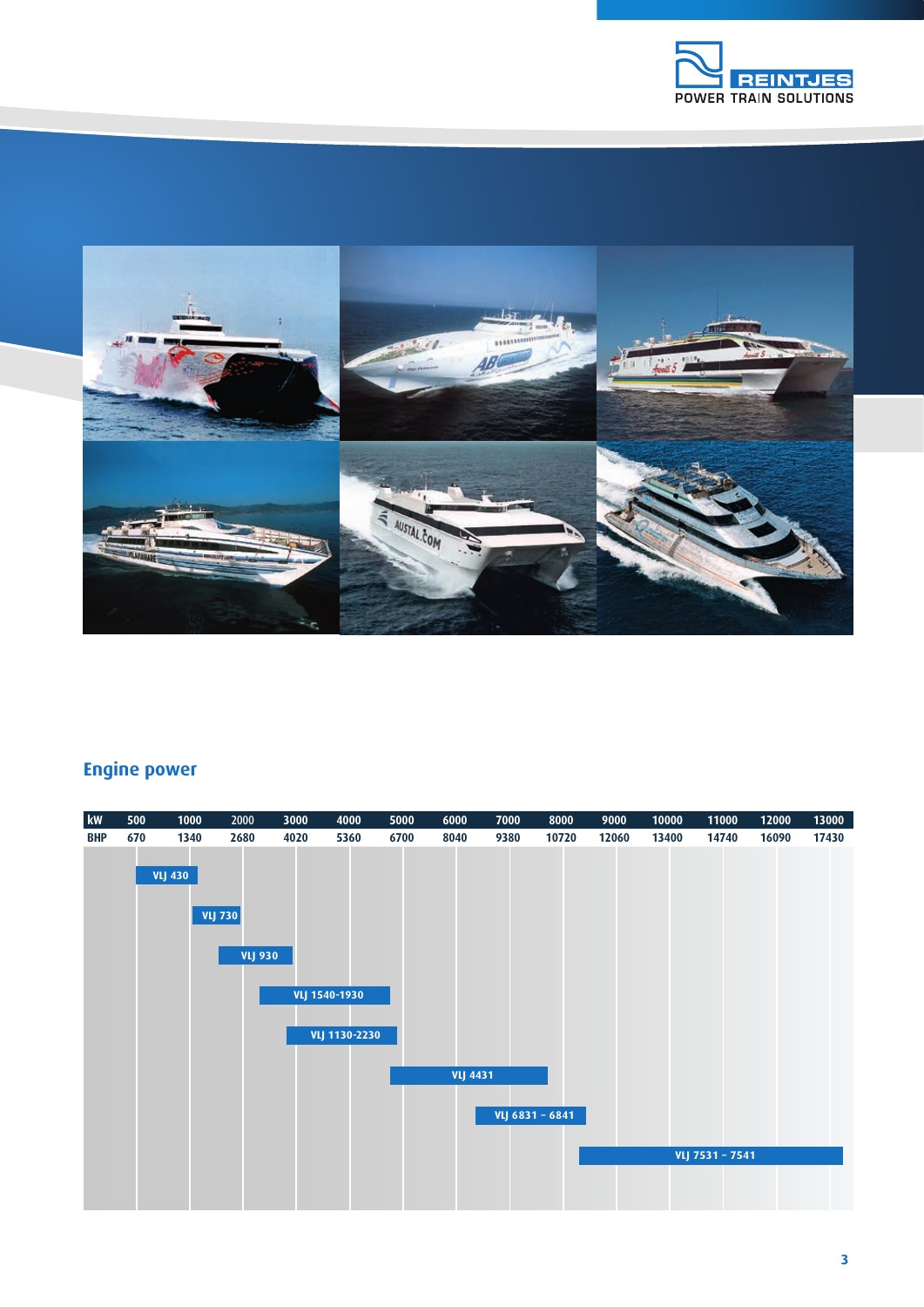## VLJ430 – 7541 Marine Gearboxes

**VLJ 430 – 2230**  Reduction gearbox with hydraulically operated clutch Horizontally offset





| Gearbox<br>VLJ | <b>B1</b>                | <b>B2</b>                | D <sub>1</sub>           | D <sub>2</sub>           | H1     | Main Dimensions (mm)<br>H <sub>2</sub> | H <sub>3</sub> | L1                       | L <sub>2</sub> | L <sub>3</sub>           | Weight<br>kg <sub>"</sub> |
|----------------|--------------------------|--------------------------|--------------------------|--------------------------|--------|----------------------------------------|----------------|--------------------------|----------------|--------------------------|---------------------------|
| 430            | 540                      | 550                      | 75                       | 220                      | 270    | 235                                    | 185            | 97                       | 686            | 952                      | 360                       |
| 730/1          | 600                      | 640                      | 92                       | 260                      | 325    | 310                                    | 220            | 110                      | 795            | 1000                     | 560                       |
| 930/1          | 680                      | 720                      | 102                      | 280                      | 350    | 340                                    | 240            | 120                      | 870            | 1125                     | 740                       |
| 1540           | $\overline{\phantom{a}}$ | $\overline{\phantom{a}}$ | $\overline{\phantom{a}}$ | $\overline{\phantom{a}}$ | $\sim$ | $\overline{\phantom{a}}$               |                | $\overline{\phantom{a}}$ | -              | $\overline{\phantom{a}}$ | $\overline{\phantom{a}}$  |
| 1130           | 720                      | 850                      | 117                      | 350                      | 425    | 425                                    | 270            | 154                      | 1095           | 1240                     | 1300                      |
| 1930           | 800                      | 830                      | 117                      | 330                      | 400    | 390                                    | 280            | 154                      | 1032           | 1300                     | 1150                      |
| 2230           | 760                      | 920                      | 127                      | 390                      | 460    | 460                                    | 300            | 162                      | 1150           | 1300                     | 1600                      |

1) Gearbox standard design (dry). Dimensions and weights not strictly binding.

**VLJ 4431 – 7541** 

Reduction gearbox with hydraulically operated clutch Horizontally offset





| Gearbox | Main Dimensions (mm) |           |                |                |                |     |     |                |           |     |                |               |
|---------|----------------------|-----------|----------------|----------------|----------------|-----|-----|----------------|-----------|-----|----------------|---------------|
| VLJ     | <b>B1</b>            | <b>B2</b> | B <sub>3</sub> | D <sub>1</sub> | D <sub>2</sub> | H1  | Н2  | H <sub>3</sub> | <b>H4</b> | Ί1  | L <sub>2</sub> | $kg_{\theta}$ |
|         |                      |           |                |                |                |     |     |                |           |     |                |               |
| 4431    | 1050                 | 1750      | 660            | 187            | 550            | 550 | 560 | 800            | 180       | 237 | 1600           | 3500          |
| 6831    | 1170                 | 1690      | 600            | 187            | 600            | 565 | 600 | 900            | 180       | 237 | 1500           | 3600          |
| 6841    | 1005                 | 1945      | 735            | 187            | 650            | 640 | 650 | 1000           | 55        | 237 | 1635           | 4500          |
| 7531    | 1310                 | 1850      | 680            | 197            | 650            | 600 | 630 | 990            | 180       | 251 | 1700           | 4300          |
| 7541    | 1320                 | 1975      | 745            | 197            | 650            | 640 | 665 | 1000           | 60        | 251 | 1700           | 4600          |

1) Gearbox standard design (dry). Dimensions and weights not strictly binding.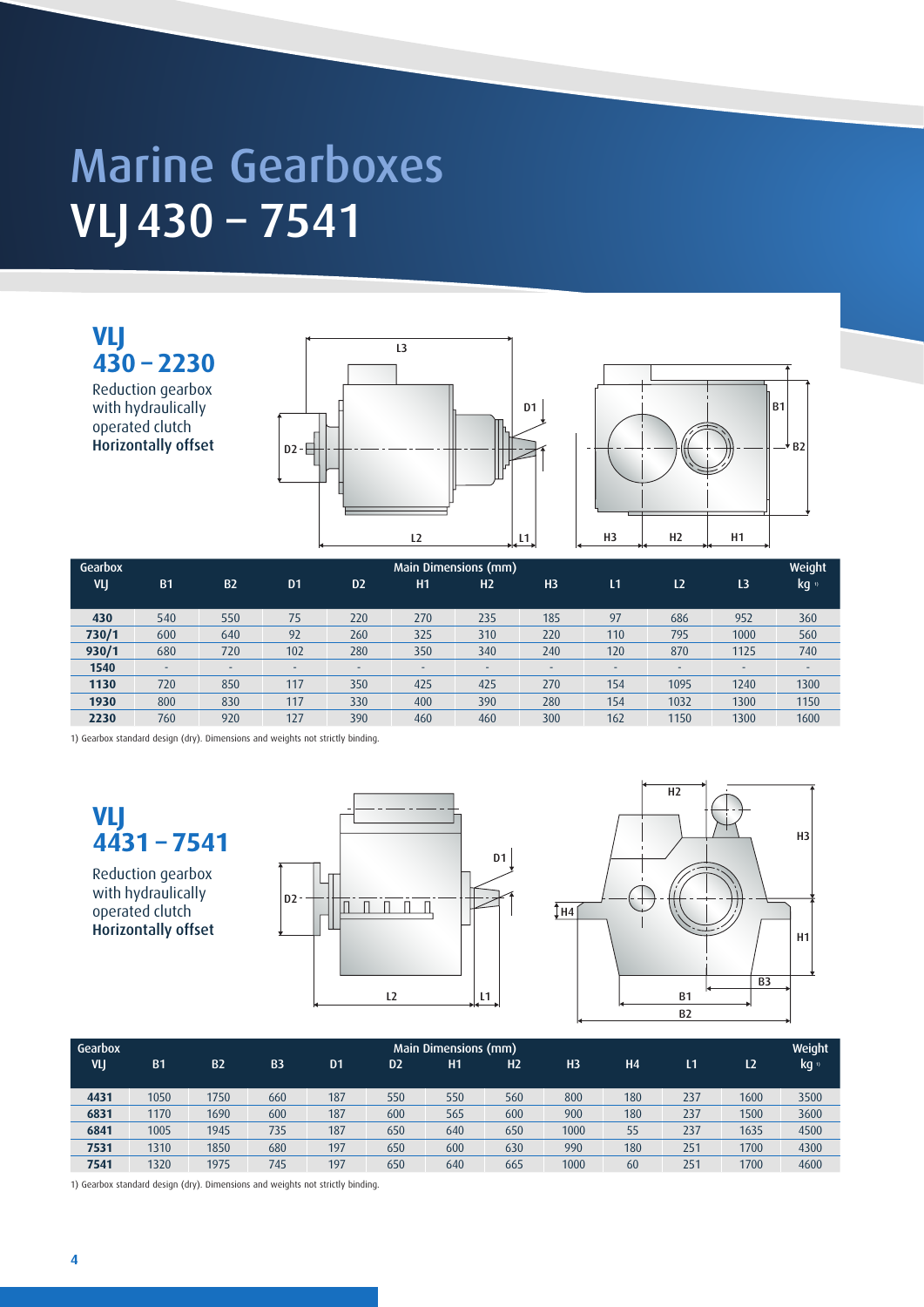

**VLJ 430 – 2230**

Reduction gearbox with hydraulically operated clutch Vertically offset





| Gearbox | <b>Main Dimensions (mm)</b> |                          |                          |     |                          |                |              |                          |                          |                  |  |  |
|---------|-----------------------------|--------------------------|--------------------------|-----|--------------------------|----------------|--------------|--------------------------|--------------------------|------------------|--|--|
| VLJ     | <b>B1</b>                   | D <sub>1</sub>           | D <sub>2</sub>           | H1  | H <sub>2</sub>           | H <sub>3</sub> | $\mathsf{L}$ | L <sub>2</sub>           | L <sub>3</sub>           | kg <sub>",</sub> |  |  |
|         |                             |                          |                          |     |                          |                |              |                          |                          |                  |  |  |
| 430     | 540                         | 75                       | 220                      | 270 | 235                      | 185            | 97           | 686                      | 952                      | 360              |  |  |
| 730/1   | 640                         | 92                       | 260                      | 325 | 310                      | 480            | 110          | 795                      | 1000                     | 560              |  |  |
| 930/1   | 720                         | 102                      | 280                      | 350 | 340                      | 500            | 120          | 870                      | 1125                     | 740              |  |  |
| 1540    | -                           | $\overline{\phantom{a}}$ | $\overline{\phantom{0}}$ | ٠   | $\overline{\phantom{a}}$ | -              |              | $\overline{\phantom{a}}$ | $\overline{\phantom{a}}$ | ٠                |  |  |
| 1130    | 850                         | 117                      | 350                      | 425 | 425                      | 570            | 154          | 1095                     | 1240                     | 1300             |  |  |
| 1930    | 800                         | 117                      | 330                      | 400 | 390                      | 700            | 154          | 1032                     | 1300                     | 1150             |  |  |
| 2230    | 920                         | 127                      | 390                      | 460 | 460                      | 600            | 162          | 1150                     | 1300                     | 1600             |  |  |

1) Gearbox standard design (dry). Dimensions and weights not strictly binding.

**VLJ 4431 – 7531**

Reduction gearbox with hydraulically operated clutch Vertically offset





| Gearbox | Main Dimensions (mm)                                 |           |                |                |    |                |                |                |               |    |    |               |
|---------|------------------------------------------------------|-----------|----------------|----------------|----|----------------|----------------|----------------|---------------|----|----|---------------|
| VLI     | <b>B1</b>                                            | <b>B2</b> | D <sub>1</sub> | D <sub>2</sub> | H1 | H <sub>2</sub> | H <sub>3</sub> | H <sub>4</sub> | $\mathsf{L}1$ | L2 | L3 | $kg_{\theta}$ |
|         |                                                      |           |                |                |    |                |                |                |               |    |    |               |
| 4431    | Main dimensions according to customers requirements. |           |                |                |    |                |                |                |               |    |    |               |
| 6831    | Main dimensions according to customers requirements. |           |                |                |    |                |                |                |               |    |    |               |
| 6841    | Main dimensions according to customers requirements. |           |                |                |    |                |                |                |               |    |    |               |
| 7531    | Main dimensions according to customers requirements. |           |                |                |    |                |                |                |               |    |    |               |

1) Gearbox standard design (dry). Dimensions and weights not strictly binding.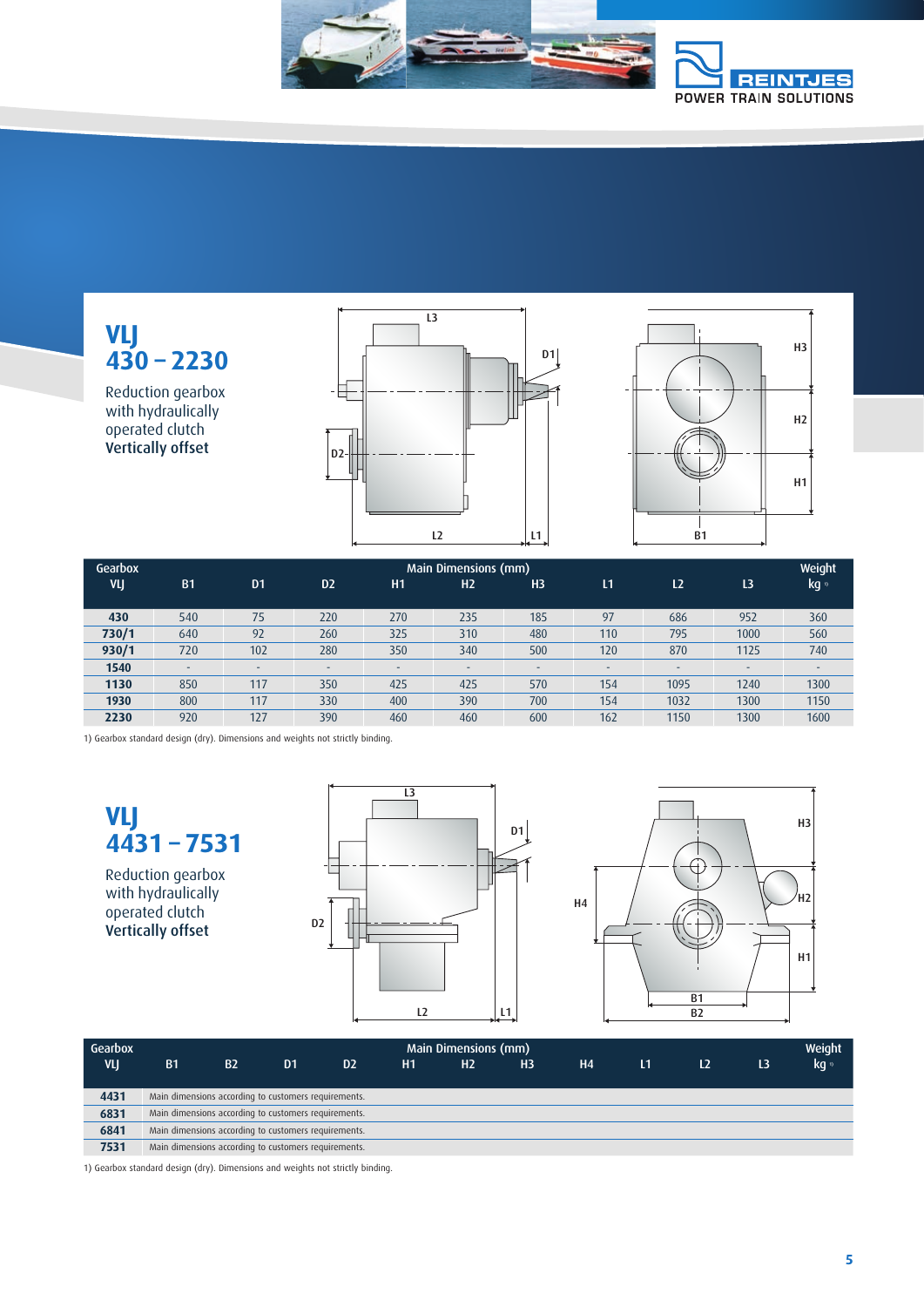## VLJ430 – 7541 **Standards**



## **Basic equipment**

- **Housing made from** aluminium alloy
- **With cast brackets or** prepared for fitting of mounting brackets for foundation connection (VLJ 430-2230 only)
- **No** Vertical, alternative horizontal execution
- $\blacksquare$  Spur wheels helically toothed, case hardened and tooth flank ground
- **Built-in hydraulically** operated disc clutches with steel/sinter friction surface.
- Smooth engagement by adapted pressure increase during shifting





### **STANDARD**

- Integrated oil sump. Common circuit for operating pressure and lube oil. Oil pump and oil filter accessible from the outside
- Fitted heat exchanger for cooling water inlet temperature of max. 32°C, seawater resistant
- Supervision instruments for pressure and temperature
- **Built-on control valve,** electrically or pneumatically operated
- Input: free shaft end with taper 1:30
- Output: forged-on flange
- **Paint coating with synthetic** resin varnish in all RAL-colours

### **EXTRAS**

- Rigid, alternative resilient mounting (VLJ 430-2230 only)
- Supervision instruments in accordance with class requirements
- Spare parts kit as per classification rules

In addition to our comprehensive standard VLJ gearboxes, we offer customers special systems individually tailored to meet their propulsion unit requirements.



## **Direction of rotation VLJ**

Seen from waterjet onto engine flywheel anticlockwise clockwise



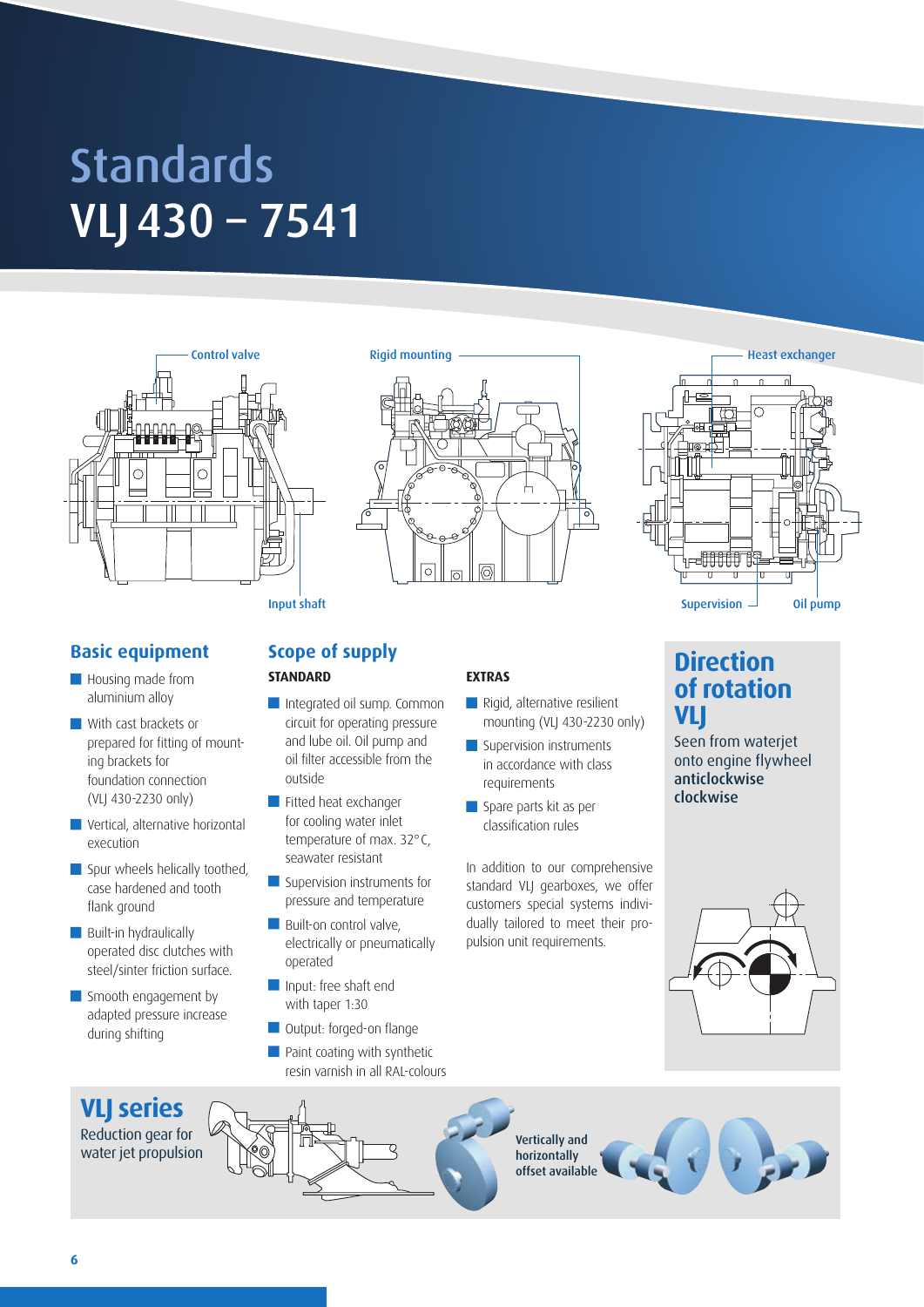

## OPTIONS AND FEATURES



### **Options**

#### **POWER TAKE OFF (PTO)**

If required, the gearboxes can be fitted with additional Power Take Off (PTO; application: hydraulic pumps).



#### **DVLJ SERIES**

VLJ gearboxes are also available in twin input/single output execution.



### **CONDITION MONOTORING**

Monitoring for all key data for proactive maintenance and management.



#### **UNATTENDED MACHINERY SPACE**

All gearboxes can be supplied with additional supervision instruments, according to classification society rules, enabling the operator to take all necessary information from the bridge.

### **Duty cycle classification**

## **Medium duty**

- **M Medium duty**<br> **Intermittent operation** with some variations in engine speed and power
	- **Average engine** operating hours limit: 4,000 hours/year
	- **Allowable hull forms:** planing, semi-planing, catamaran
	- **Allowable applications:** private, charter and commercial craft, navy and police activity (example: crew boats, high speed ferries)

## **Continuous duty (from VLJ 1130 on)**

- **Continuous operation** with little or no variations in engine speed and power
- **Average engine** operating hours: unlimited
- **Allowable hull forms:** semi-displacement, displacement
- **Allowable applications:** commercial vessels

Other duty cycles for special applications such as patrol boats, rescue vessels etc. on request.

## **Approved quality**

Several renowned classification societies have granted REINTJES permission to conduct inspection and approval procedures themselves. In the same way many gearbox types come with a drawing approval for the main classification societies. Since 1990 REINTJES has been certified to DIN ISO 9001/EN 29001.